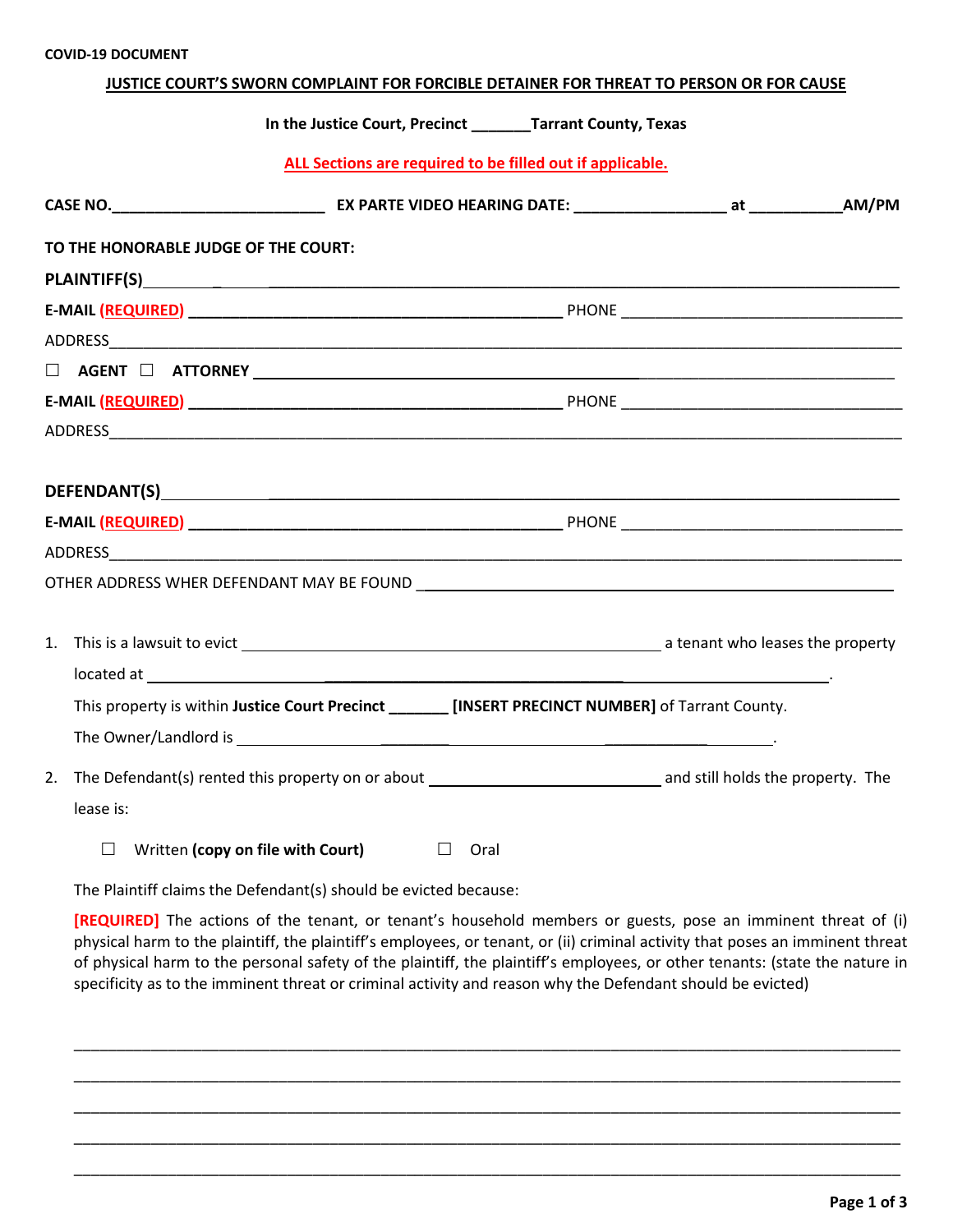| and a copy is attached $\square$<br>$\Box$ Certified Mail<br>$\Box$ Delivery in Person<br>4. The rent is $\frac{6}{5}$ | $\Box$ Regular Mail<br>$\Box$ Other - Explain________________________________                                                                                                                                                      |  |
|------------------------------------------------------------------------------------------------------------------------|------------------------------------------------------------------------------------------------------------------------------------------------------------------------------------------------------------------------------------|--|
|                                                                                                                        |                                                                                                                                                                                                                                    |  |
|                                                                                                                        |                                                                                                                                                                                                                                    |  |
|                                                                                                                        | 3. Written notice to vacate and demand for possession was given on (date)<br>2. Written notice to vacate and demand for possession was given on (date)<br>2. Written notice to vacate and demand for possession was given on (date |  |
|                                                                                                                        | Holdover. Defendant(s) are unlawfully holding over by failing to vacate at the end of the rental term or renewal<br>of extension period, which was the _____ day of ___________________, 20___.                                    |  |
| follows:                                                                                                               | $\Box$ Other lease violations. Defendant(s) breached the terms of the lease (other than by failing to pay rent) as                                                                                                                 |  |
| date of filing is: $\zeta$<br>rent due from the date of filing through the date of trial.                              | Plaintiff reserves the right to orally amend the amount at trial to include                                                                                                                                                        |  |
|                                                                                                                        | $\Box$ Unpaid rent. Defendant(s) failed to pay rent for the following time period(s):<br>. The amount of rent claimed as of the                                                                                                    |  |
|                                                                                                                        |                                                                                                                                                                                                                                    |  |
|                                                                                                                        |                                                                                                                                                                                                                                    |  |
|                                                                                                                        |                                                                                                                                                                                                                                    |  |
|                                                                                                                        |                                                                                                                                                                                                                                    |  |
|                                                                                                                        |                                                                                                                                                                                                                                    |  |
|                                                                                                                        |                                                                                                                                                                                                                                    |  |
|                                                                                                                        |                                                                                                                                                                                                                                    |  |
|                                                                                                                        |                                                                                                                                                                                                                                    |  |